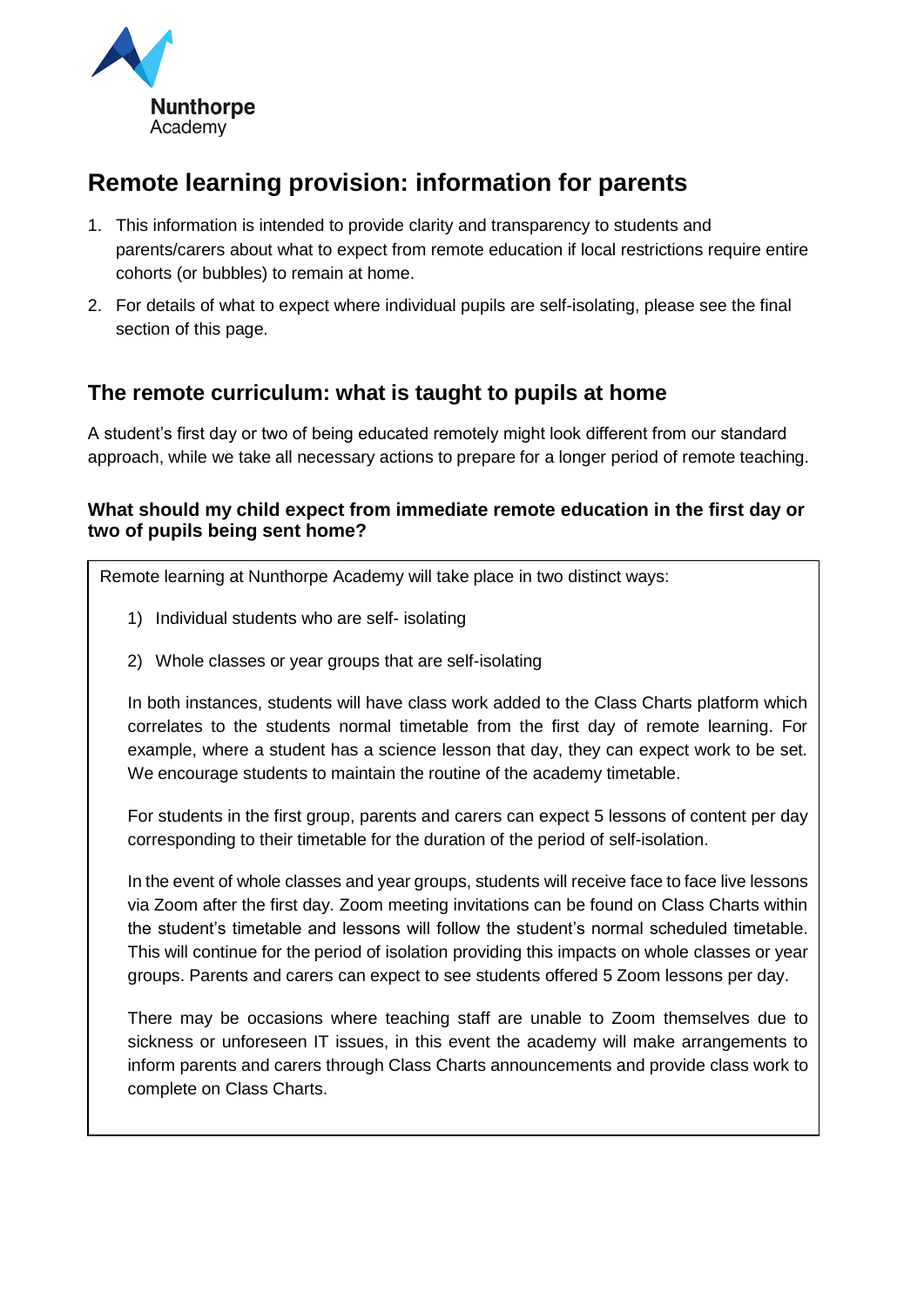#### **Following the first few days of remote education, will my child be taught broadly the same curriculum as they would if they were in school?**

The curriculum during periods of remote learning remains the same for all subject areas.

There may be some variation in the delivery of lessons- for example practical work in some subjects is unable to take place but teaching staff will endeavour to complete the expectations of our curriculum in each and every subject.

# **Remote teaching and study time each day**

### **How long can I expect work set by the school to take my child each day?**

We expect that remote education (including remote teaching and independent work) will take pupils broadly the following number of hours each day:

| KS3 students should expect 5 x 45 minute lessons and<br>additional work to complete in line with normal home<br>learning expectations | 3-5 hours per day. |
|---------------------------------------------------------------------------------------------------------------------------------------|--------------------|
| KS4 students working towards formal qualifications this<br>year                                                                       | 5 hours per day.   |
| KS5 students working towards formal qualifications this<br>year                                                                       | 5 hours per day.   |

# **Accessing remote education**

#### **How will my child access any online remote education you are providing?**

Students will be accessing two main online platforms for accessing remote learning, these are:

1) Class Charts

Students will access this to view their timetable, access Zoom links from teachers, access additional teaching and learning resources which are relevant to their lessons e.g. assessments and worksheets and home learning. Class teachers will also use Class Charts to communicate lesson specific news with students, parents and carers through Announcements.

2) Zoom

Zoom is our primary platform for students and staff to engage in live face to face video lessons. Zoom invitations are placed on the student timetables in Class Charts.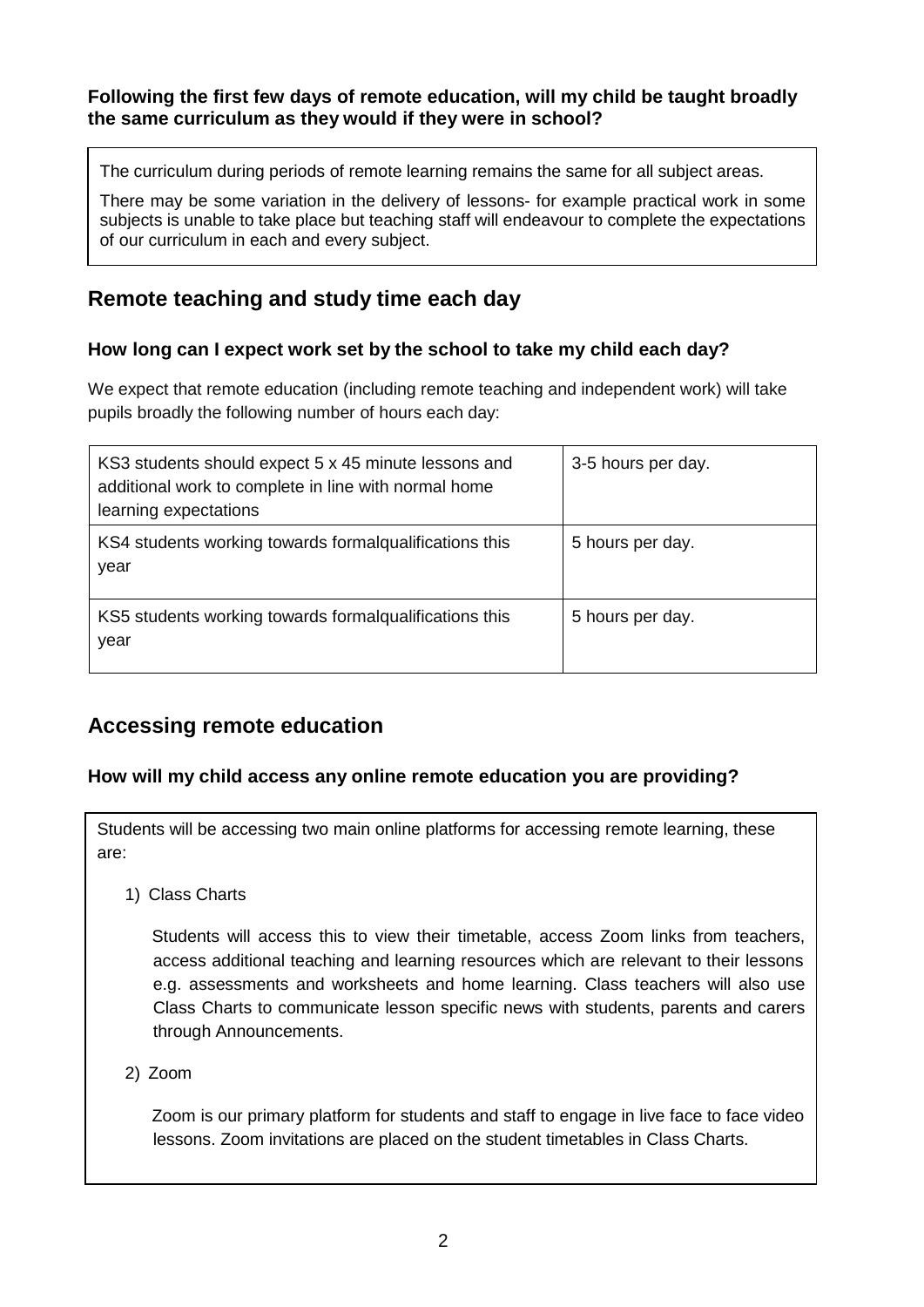#### **If my child does not have digital or online access at home, how will you support them to access remote education?**

We recognise that some pupils may not have suitable online access at home. We take the following approaches to support those pupils to access remote education:

The academy has a small number of devices which can be loaned to students if there are difficulties in accessing online content. This includes laptops and WiFi dongles. If parents/carers need further support with access to remote learning, they are encouraged to contact the relevant pastoral team and arrangements can be made.

For some students, online learning represents a challenge due to SEND needs. These students can access learning from home through printed material as opposed to the use of Zoom. The SEND team have identified students who require this support and in the event of self-isolation or lock down will make arrangements for work packs to be delivered. Completed work will be collected during safeguarding and welfare visits.

During periods of lockdown, students who have difficulty in accessing remote learning or have additional needs which make accessing challenging can access the academy provision for vulnerable students and those who have critical worker parents. . This can be arranged by emailing [admin@nunthorpe.co.uk](mailto:admin@nunthorpe.co.uk)

#### **How will my child be taught remotely?**

We use a combination of the following approaches to teach pupils remotely:

Some examples of our remote teaching approaches:

- live teaching (online lessons)
- recorded teaching (e.g. Oak National Academy lessons, video/audio recordings made by teachers)
- $\bullet$ printed paper packs produced by teachers (e.g. workbooks, worksheets)
- $\bullet$ textbooks and reading books pupils have at home
- commercially available websites supporting the teaching of specific subjects or areas, including video clips or sequences
- long-term project work and/or internet research activities.
- additionally access to our online e-learning library continues to be available.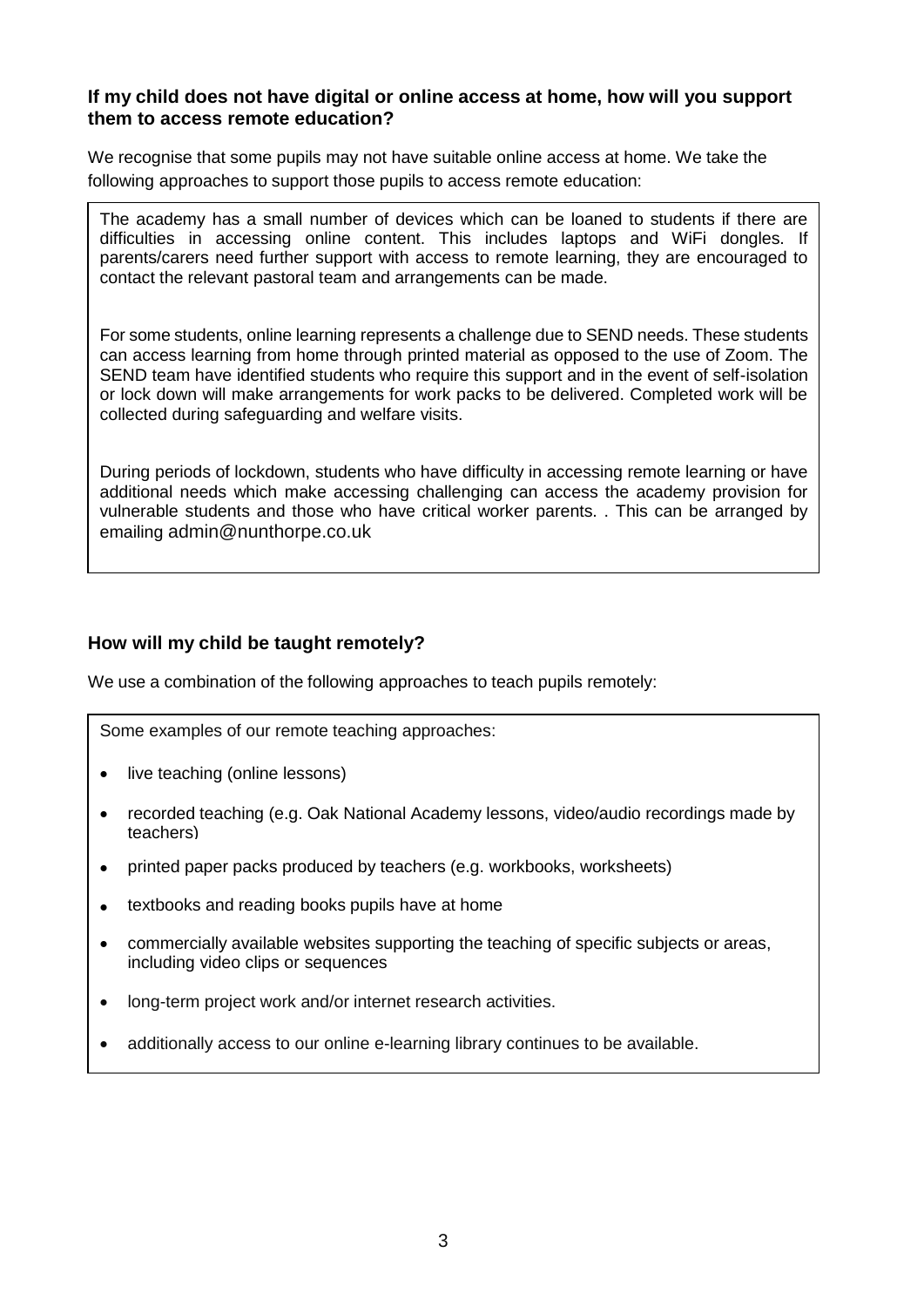# **Engagement and feedback**

### **What are your expectations for my child's engagement and the support that we as parents and carers should provide at home?**

| Our own high expectations for on-site learning are applied to our expectations of students<br>accessing remote learning. We ask the following of students in all Zoom lessons:                                                                                                                                                                                                                                                                                                                                   |
|------------------------------------------------------------------------------------------------------------------------------------------------------------------------------------------------------------------------------------------------------------------------------------------------------------------------------------------------------------------------------------------------------------------------------------------------------------------------------------------------------------------|
| -Students must use their correct name.<br>-Students must have the camera on.<br>-Students should have the microphone muted unless asked to talk by the teacher.<br>-Students need to be dressed appropriately.<br>-Students need to be sat in an appropriate space which will support them in being focussed.<br>Students should avoid sitting in front of a window. A plain wall behind them is best.<br>-Students need to have a pen and paper available and any other resources the teacher has<br>requested. |
| -While partaking in a Zoom lesson there are the same behaviour expectations as there would<br>be in a lesson in the academy building.                                                                                                                                                                                                                                                                                                                                                                            |
| Students should be prepared to complete the tasks set by teaching staff and adhere to<br>deadlines for submission. If students are having difficulty in achieving this they should raise it<br>with their classteacher who can then support. Guidance on how to submit work through Class<br>Charts has beenshared and is on the website.                                                                                                                                                                        |
| We also ask for support from parents and carers by ensuring they:                                                                                                                                                                                                                                                                                                                                                                                                                                                |
| -Actively engage in the daily learning students complete through discussion and showing<br>parents and carers work.<br>-Checking Class Charts for announcements and to check behaviour and progress.<br>-Communicate difficulties which may be taking place in accessing remote learning as academy<br>staff can help.<br>-Ensuring that students have a suitable space for working, ideally a table or desk distraction<br>free.                                                                                |
|                                                                                                                                                                                                                                                                                                                                                                                                                                                                                                                  |

### **How will you check whether my child is engaging with their work and how will I be informed if there are concerns?**

The academy monitors student attendance and engagement to remote learning and assuch, pastoral staff will contact parents and cares directly if there any concerns regardingattendance.

Class teachers will monitor attendance and participation to their own lessons and shareconcerns directly with pastoral staff as well as contacting parents/carers directly.

#### **How will you assess my child's work and progress?**

Feedback can take many forms and may not always mean extensive written comments for individual children. For example, whole-class feedback or quizzes marked automatically via digital platforms are also valid and effective methods, amongst many others. Our approach to feeding back on pupil work is as follows: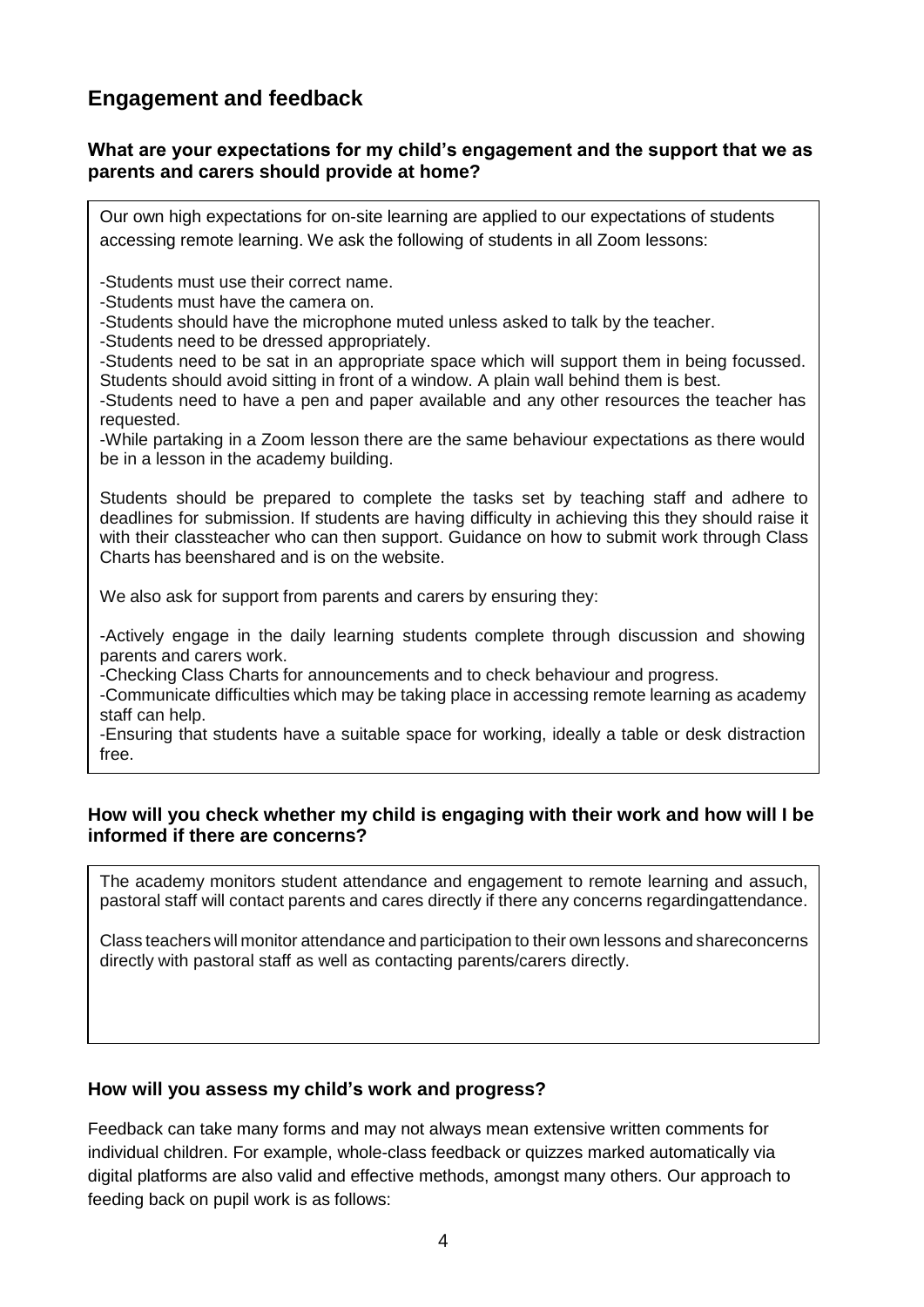Marking and feedback will continue to take place in line with the academy policyplease see [link.](https://www.nunthorpe.co.uk/our-academy/policies/home-learning)

This will take place in a variety of ways and may include the following:

Feedback and assessment of written work submitted via Class Charts Completing of tests or quizzes Completion of project work or assignments Verbal feedback via Zoom lessons

Where applicable we will aim for submission of work, marking and feedback to be shared through Class Charts.

# **Additional support for pupils with particular needs**

### **How will you work with me to help my child who needs additional support from adults at home to access remote education?**

We recognise that some pupils, for example some pupils with special educational needs and disabilities (SEND), may not be able to access remote education without support from adults at home. We acknowledge the difficulties this may place on families, and we will work with parents and carers to support those pupils in the following ways:

As previously described, the SEND team have identified some students who will have difficulty in accessing remote learning and as such require paper copies of work to complete. The SEND department will lead in ensuring that this work is delivered to students as and when this is appropriate.

During video Zoom lessons, students who would normally receive support from a Learning Support Assistant will continue to receive this support remotely and students who receive additional out of class intervention will continue to receive these sessions remotely. The member of staff delivering these sessions will liaise directly with families.

During periods of lockdown, it may be appropriate for students with EHCP or other identified needs to continue to attend the academy though our vulnerable and keyworker provision. The SENCO has identified students who would benefit from this provision and arrangements are in place as and when it is required.

Where appropriate, the SEND team will monitor student attendance and participation and make welfare calls and home visits to ensure wrap around support.

As with all students, parents and carers of SEND students should contact their pastoral manager in the first instance if they need further help, support or guidance.